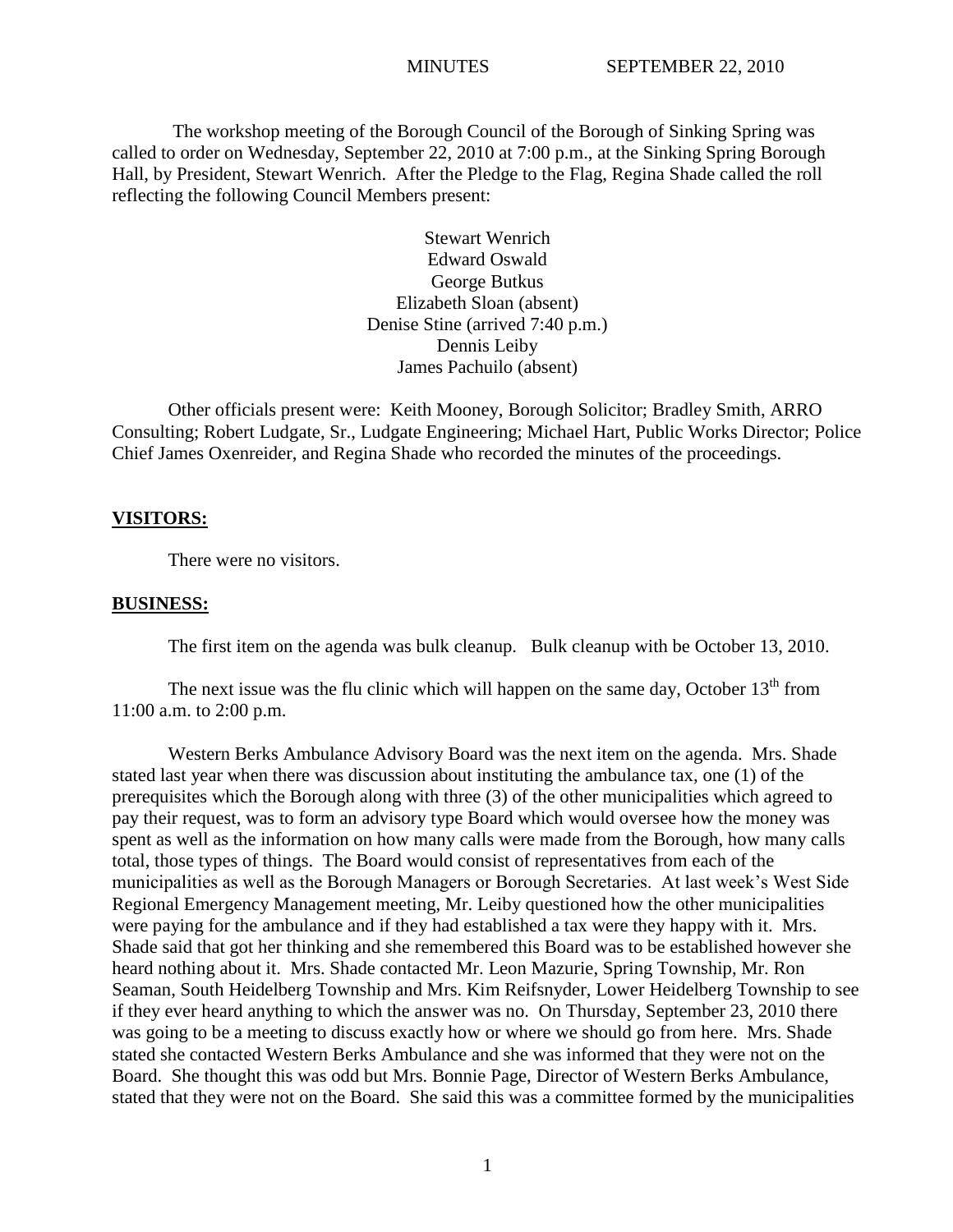not them. Mrs. Shade asked Mrs. Page didn't she feel a representative should sit on the Board as well; Mrs. Page did not have an answer. The meeting the following day was just to set out a strategy and see how we should proceed. Mrs. Shade asked Council to appoint a representative to sit on the Board. Mr. Oswald volunteered. Mr. Wenrich asked to refresh his memory. He thought if we established a tax the residents would not have to pay into the ambulance. Mrs. Shade stated you did not have to join the ambulance however if you needed an ambulance Western Berks would still bill your insurance company; Mr. Butkus stated or a business as well. Mr. Leiby said that West Reading as well as Wyomissing did not receive the proper answers to the questions that were asked so they did not join in. Mr. Leiby said we have the option to opt out. Mrs. Shade stated everyone has a copy of the Borough's contract. Mr. Leiby said the numbers that were given are numbers they gave us and that was some of the problems with West Reading and Wyomissing. Mrs. Shade said West Reading didn't contribute, she believed, because there was a contract set up a long time ago that allowed the ambulances to be stored at the West Reading Fire Station and that would be their contribution; however now they wanted it to be changed to allow them to still park their ambulances there but also make a monetary contribution. Wyomissing Borough had a different concern. This also caught Mrs. Shade's eye as well. Wyomissing usually received a letter asking for their donation however last year they did not. So, in December, someone from Wyomissing contacted Western Berks and asked if they wanted the money and to send them a letter requesting it or the money would go back into their General Fund. They never received anything asking for that money so it did go back into their General Fund. Mr. Leiby said this was true. There was a change of personnel at Western Berks. Mrs. Shade said that was a concern of hers if they needed the money so bad, why didn't they put something together and get it off to them. Mr. Leiby agreed. This is one (1) issue that I think will be addressed. Mr. Wenrich was glad this Board was being created. Mr. Leiby made a motion to appoint Mr. Oswald to be the Borough's representative on the Advisory Board; seconded by Mr. Butkus. AYES – 4, NAYS – 0; ABSENT – 3 (Ms. Sloan, Mrs. Stine, and Mr. Pachuilo); motion carried.

The next item was the Revitalization Committee. (The documents presented will be attached and become part of the minutes). Mr. David Meas, owner of Hair on the Avenue and Revitalization Chairman addressed Council first. They wanted to give a brief overview of what they have accomplished as well as what they would like to accomplish over the next few months and years. He stated it has been over 21/2 years since they were invited to be part of this movement for revitalization. The invitation came from the Borough of Sinking Spring and he thought it was quite an honor to be part of that. They have had many; many volunteers come in and put in over 2,000 hours of time. The 2009 value of those hours was \$20.85; that will come into play when they start talking about grants. Many of the volunteers are business owners within the Borough or people who have other jobs but see the critical need to do something to help the Borough. He owns three (3) properties. The Borough has had many opportunities over the last 21/2 years and Council has acted on these opportunities. Many on Council have seen the benefits of investing in the Borough and continue to do so and he thanked them. He said their role in this is to simply bring the suggestions to Council and act as an advocate. Mr. Michael Wise was the first person to address Council. He handed out a report and went over it. His report had to do with real estate and its trends over the last nine (9) years. He is with Prudential Landis. He explained the charts. We are becoming a community of renters as opposed to homeowners. It is not necessarily a bad thing it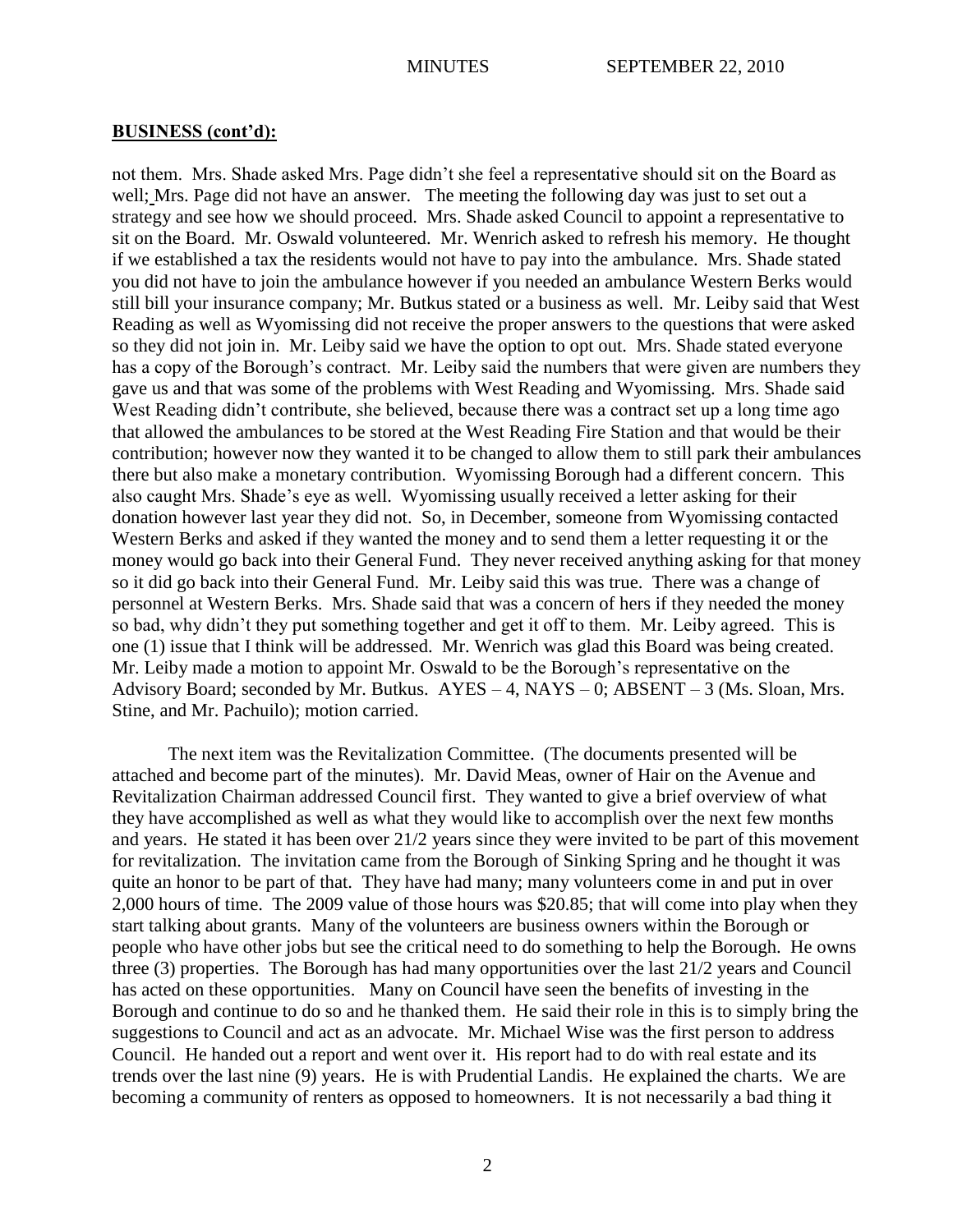just comes down to what types of renters come in and how it affects the school district. After reviewing the reports and his findings, Mr. Wise left Council with this thought, " People in communities that live in the past eventually cease to exist; people in communities who live solely for the future seldom live long enough to enjoy them; but those that live for today, learn from the past and plan for the future have the best chance for success." He thanked Council. Mr. Bernie Campbell addressed Council next. His report was the return on investment for the JDH project. He showed and explained the charts. This was just real estate taxes. Mr. Campbell stated there was a 50% increase with the investment. The second chart shows the return on investment on the JDH property. We, the Borough, spent \$187,646.06 on acquiring the Nitka property. That came out of the General Fund. So, based on the transfer tax and the accumulation of tax throughout the year, that return on investment, should mean we will break even in five (5) years. He believes anyone that owns a business and needs to do some major infrastructure investment, if you can get your return from investment in five (5) years, you would jump at it. Mr. Campbell asked Council to please consider investing in the community so we can bring more returns like this to the community. Mr. Jim Adams addressed Council next on the Borough tax revenue. He had a chart as well. Mr. Adams said there was about 10 acres of land that JDH sits on. The overall project is about 30 acres. He said anticipate your tax revenues to triple. We need to get new tenants into the unoccupied buildings so the Borough can exist. Mr. Meas thanked everyone for allowing them to share these numbers with them. He said we are all in this together. This is the Revitalization of Sinking Spring. They are volunteers and they are just trying to help. They want to bring ideas on ways to keep our town on the move and make it vital and brilliant. He thoroughly believes that this community has a lot to offer. They will be coming back to Council next month with an actual budget. He would like to put out some of the dollars they hope to look for. They will be asking for a line item of \$50,000.00 out of the operating budget or potentially out of a capital budget depending on how Council so chooses to look at it. They will also be asking for an allocation for \$500,000.00 that would be set aside towards your line of credit. This is money that might never need to be spent unless we were given grants. This will allow them to go after a half million, a million, five million, or ten million dollar grants. He went on to say just because you have it as a line item as an allocation, that doesn't mean it will be spent. Just by putting it as a line item in a capital budget it allows them to begin writing grants for larger amounts of money to get a lot of what we are talking about, Mr. Meas said. The separating of a capital budget out of the operational budget is something they hope Council will look into. Mr. Butkus questioned if the half million dollar line will need to be used if we receive a grant. Mr. Meas says they would come back to Council if they would be given the grant. He stated again they have no control over the spending of the money that is Council. Mr. Meas explained how it would work. He also stressed again this is just a line item and before it was spent, Council would need to give its approval. He said currently we can't go after those types of grants because they need to show there is a match there. Mr. Butkus said but if you have it in your budget and you don't use it, it makes it harder to get it next time. Mr. Meas said it doesn't need to be a line item in the budget it is an allocation. Mr. Butkus said if we get the grant and then we say we can't get it or whatever doesn't it make it a lot harder for the next application because they got a grant but they didn't use it. Mr. Meas said absolutely. He agreed once you get the grant and then say no, it will be hard to get another grant. Mr. Butkus said so once you put it in, you should be prepared to spend it. Mr. Meas said yes. Mr. Butkus said, so it isn't just a matter of putting it there, you must be ready, willing, and able to spend that amount of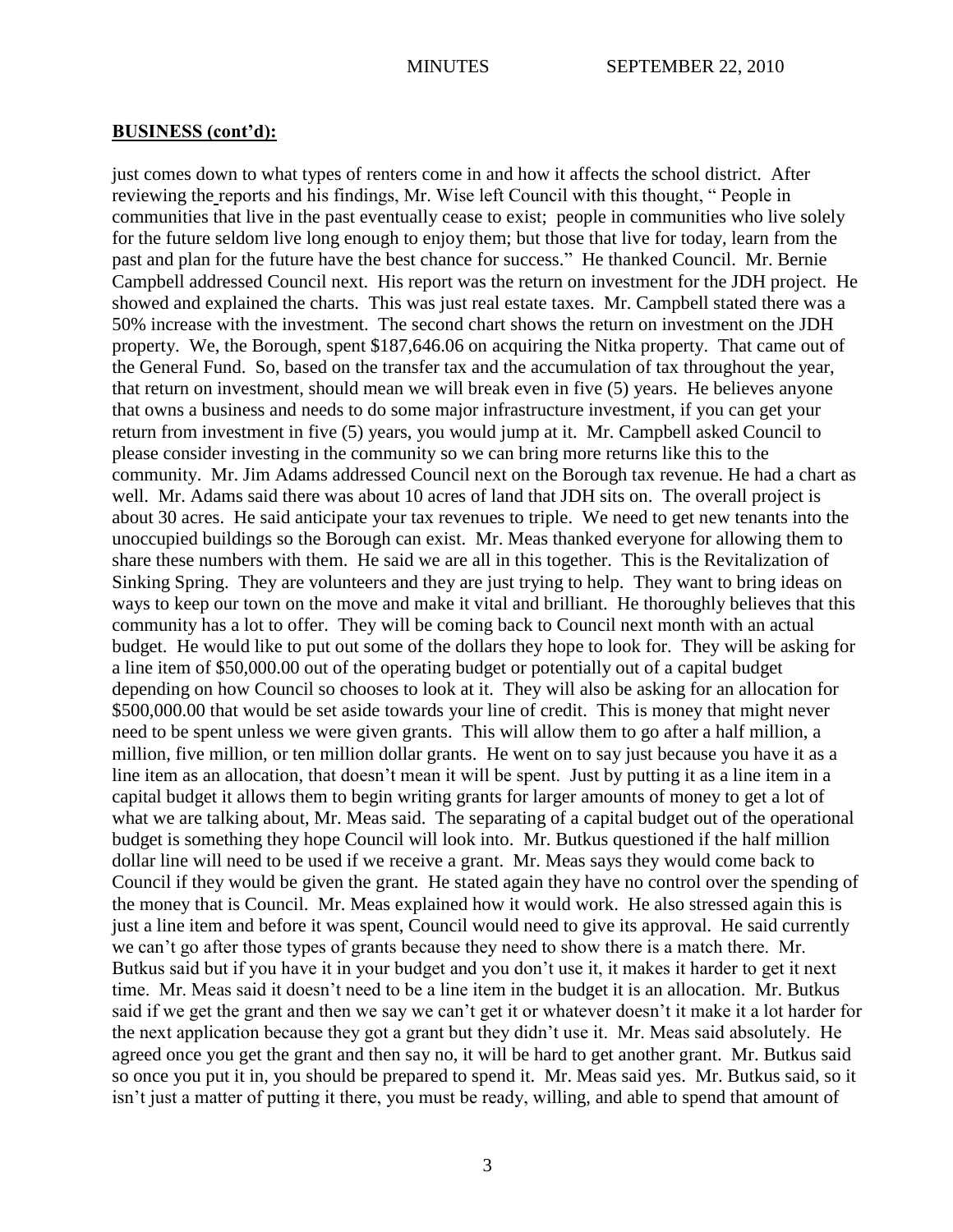money. Mr. Meas said unlikely but yes. Mr. Campbell spoke but he was inaudible. Mr. Oswald stated this is a many step process so if we didn't want the grant we would be pulling out way before that would happen. So it would not affect us. Mr. Meas said correct. Mr. Meas stated they aren't going to be going behind Council's back and start writing five (5) million dollar grants. Mr. Butkus understood. Mr. Mooney said but you must have the ability to pull the money from somewhere. If you don't have a half million dollars coming in through tax money, you will need to float a letter of credit or you must do a capital improvements bond so you have the money available to you for the capital improvements. Mr. Meas said if he is correct we have a line of credit available up to \$10,000,000.00. Mr. Ludgate said that is the Borough's lending capacity. Mr. Ludgate started to say something about the line of credit however Mrs. Shade stated it is gone. Mrs. Shade said what they didn't use expired around the end of May. The borrowing capacity is in a very strong position according to the Borough auditor. A discussion ensued about setting up a capital budget. Mr. Adams asked how the Borough accounted for the \$187,000.00, Mr. Campbell had on his one (1) chart. He asked if that came out of the operating budget. Mrs. Shade stated it came out of the 2009 operating budget. Mrs. Shade explained that in 2008 we needed a tax increase however at the twelfth hour the sewer committee stated they need a 114% on average rate increase. Mrs. Shade stated she couldn't imagine placing this burden on residents and then asking them for a tax increase as well so she decided to hold off on asking for the tax increase until 2009. As we moved through 2009 and we became cash strapped, Mr. Fitzpatrick contacted Mr. Michael Setley, who works for Concord Financial. He came and addressed Council and told them that since we don't have a capital budget, we could go back for a period of three (3) years, take all of our capital purchases, come up with an amount, go before the DCED, get their approval and then go to the bank and ask for a loan to pay for these items. We got a million dollar line of credit. The \$187,000.00 shown on this report came from that line of credit. Mr. Adams asked if that came out of 2009 budget to which Mrs. Shade said yes. Mr. Mooney said the Borough sort of backed their way into a letter of credit or borrowing for capital items that spanned time. Mr. Butkus said now we are taking the loan payments out of each successive year. He wanted to know if that numbers reflects the interest. Mrs. Shade felt he was talking about two (2) different things. This \$187,000 number is what they used to acquire the Nitka property. The interest that we pay is on the whole amount that we used not just this number. Mr. Butkus said a portion of that interest would need to go against this amount. Mr. Mooney said that is why he said we backed our way into it because it became long term debt. He said that number will go up over time. Mr. Ludgate asked what the interest rate (big crack of thunder, inaudible). Mr. Leiby said if we pay that down, we don't have that to dig into anymore. Mrs. Shade said correct. What we didn't spend went back to the bank. We only had one (1) year to draw down so we do not have a line of credit anymore, Mrs. Shade said. Mr. Adams asked if there was an application to extend the line to which Mrs. Shade said no. He said it was not like they took it away. Mr. Mooney said we let it expire. They thanked Council again.

The next item was the joint traffic signal maintenance contract. Mrs. Shade said she received an e-mail from Mr. Ron Seaman of South Heidelberg Township. The traffic signal contract we had with Telco is up and he is willing to put out specs for the contract. Telco did a fine job. Mr. Hart said we will need to add the new traffic signal at Queen Street. Mrs. Shade stated she did inform Mr. Seaman of that as well. Mr. Ludgate received an e-mail that day that perhaps that traffic signal will be in blinking mode next week. It could be up and running. Mrs. Shade stated that Mr. Seaman will be here the next day perhaps he could give him the information on that pole at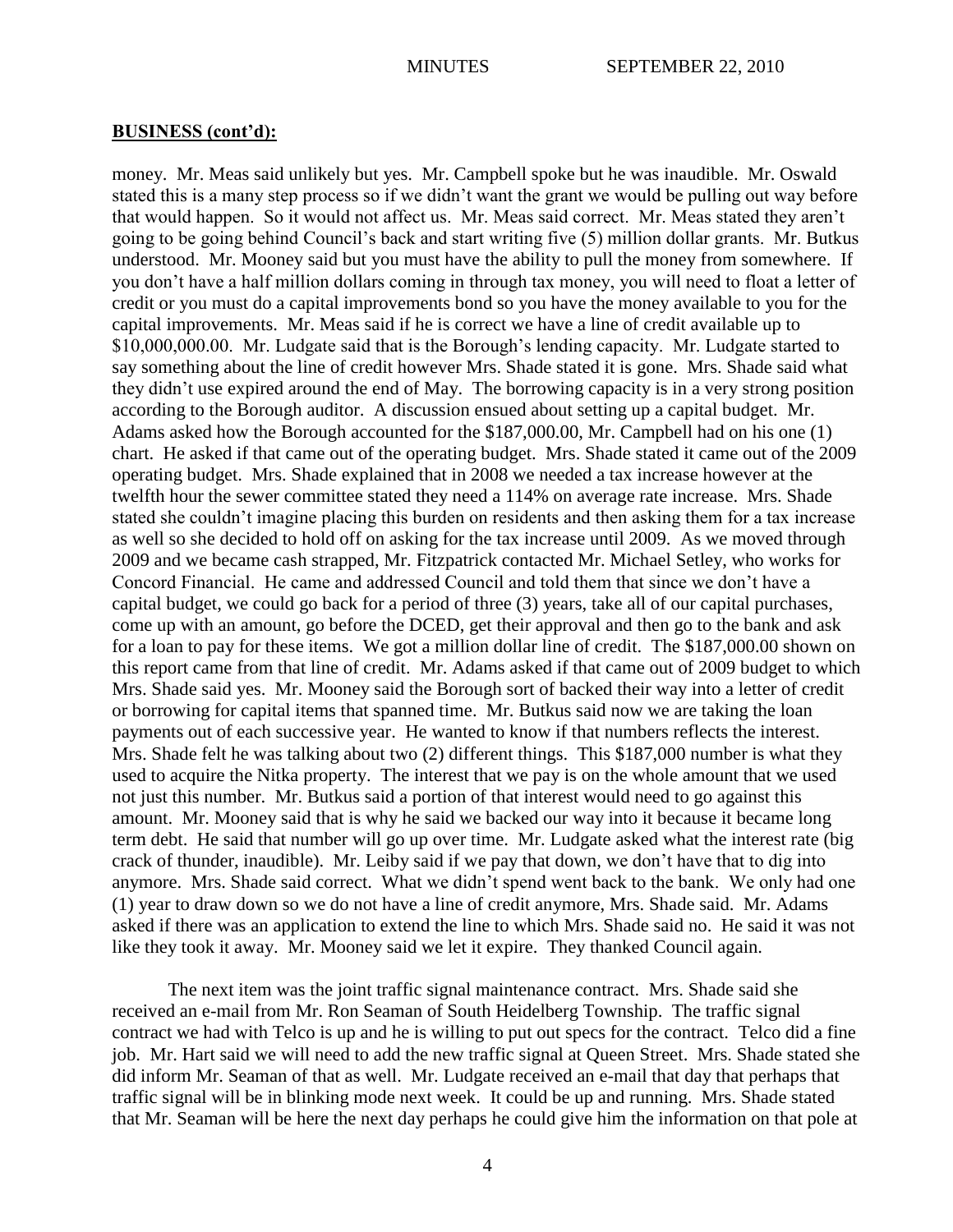that time. Mr. Leiby said how much is it going to be? Mr. Butkus said he is going out to bid to get that amount. Mr. Leiby made a motion to authorize Mr. Seaman to go out and get bids; seconded by Mr. Butkus.  $AYES - 5$ ,  $NAYS - 0$ ,  $ABSENT - 2$ ; motion carried.

The next item was the Terrace final land development plan. Mr. Ludgate had a recommendation from the Planning Commission for conditional approval. This plan has been around for about three (3) years now. There are four (4) pieces of correspondence and some of the conditions are pretty strong. There is a condition about a retaining wall. Mr. Ludgate spoke with Mr. Mooney. He suggested if Borough Council is inclined to grant conditional approval, he would like the Solicitor to prepare a specific agreement and have the developer sign it before conditional approval is granted. If Council agrees to this he would recommend this issue be tabled that evening. There is time until the meeting in two (2) weeks. We can get a specific agreement. He is concerned as it is a complex project. It is located up behind the Dairy Queen on the hill. Mr. Leiby asked what the other concerns were. Mr. Ludgate said the water system; there are still stormwater issues that haven't been resolved; there are five (5) comments from the water company that have not been addressed as well as comments from the sewer engineer. Mr. Smith of ARRO said they have concerns too. Mr. Butkus asked Mr. Smith to enlighten them on some of the issues with the sewer. Mr. Smith said they need more detail on the financial security. They need to get their permits. The other matter was the proper dedication of the private and public sewer lines as it relates to that subdivision. Some will remain private and some will become public. Those are their concerns. This is mainly on the paperwork side of things not the engineering issues to which Mr. Smith yes. Mr. Butkus made the motion to authorize the Solicitor to prepare the agreement; seconded by Mr. Leiby.  $AYES - 5$ ,  $NAYS - 0$ ,  $ABSENT - 2$ ; motion carried.

Mr. Ludgate has the report from STV. This report will be part of the minutes. Mr. Ludgate read some of the report. Mr. Ludgate read this sentence under Conclusions and Recommendations. "STV has performed the "first cut" T.I.S. for the Revitalization Area of Sinking Spring. The Revitalization Plan of Sinking Spring generally improves the overall traffic flow and alleviates traffic congestion." This answers the question that the County has been asking us. The answer is yes, the plan works. He continued, "The environmental assessment concluded that there are no significant items hindering project progress." This plan is feasible. The LUPTAP committee is finishing up their draft report and you were given the opportunity to comment on the report. Mr. Butkus received a copy and Ms. Sloan. Ms. Sloan actually attended their meeting. He would like to schedule a public meeting to be held here. He would like the traffic engineer to come in and present his report and address any questions the public might have as well. He would also like the LUPTAP report to be presented and exposed. People will be able to ask questions there too. He was hoping to have that meeting scheduled for October or the beginning of November at the latest. Our contract with DCED does require a meeting for LUPTAP. We are not required to have a public meeting for the traffic impact study but he feels it is a good idea. They can ask questions. Mr. Wenrich asked how long he projects that meeting to take. Mr. Ludgate said it is kinda up to the public, but for presentation purposes probably about a half hour each. Mr. Ludgate was thinking we could forfeit our October workshop for this. It is a normal Wednesday evening that they would be there anyway. For purposes of the LUPTAP we would need to advertise. Mr. Butkus said we would need to advertise for the public because this would be the best way to dispel any rumors about what is or isn't in the report. Mr. Ludgate said that would work fine. Mr. Oswald said what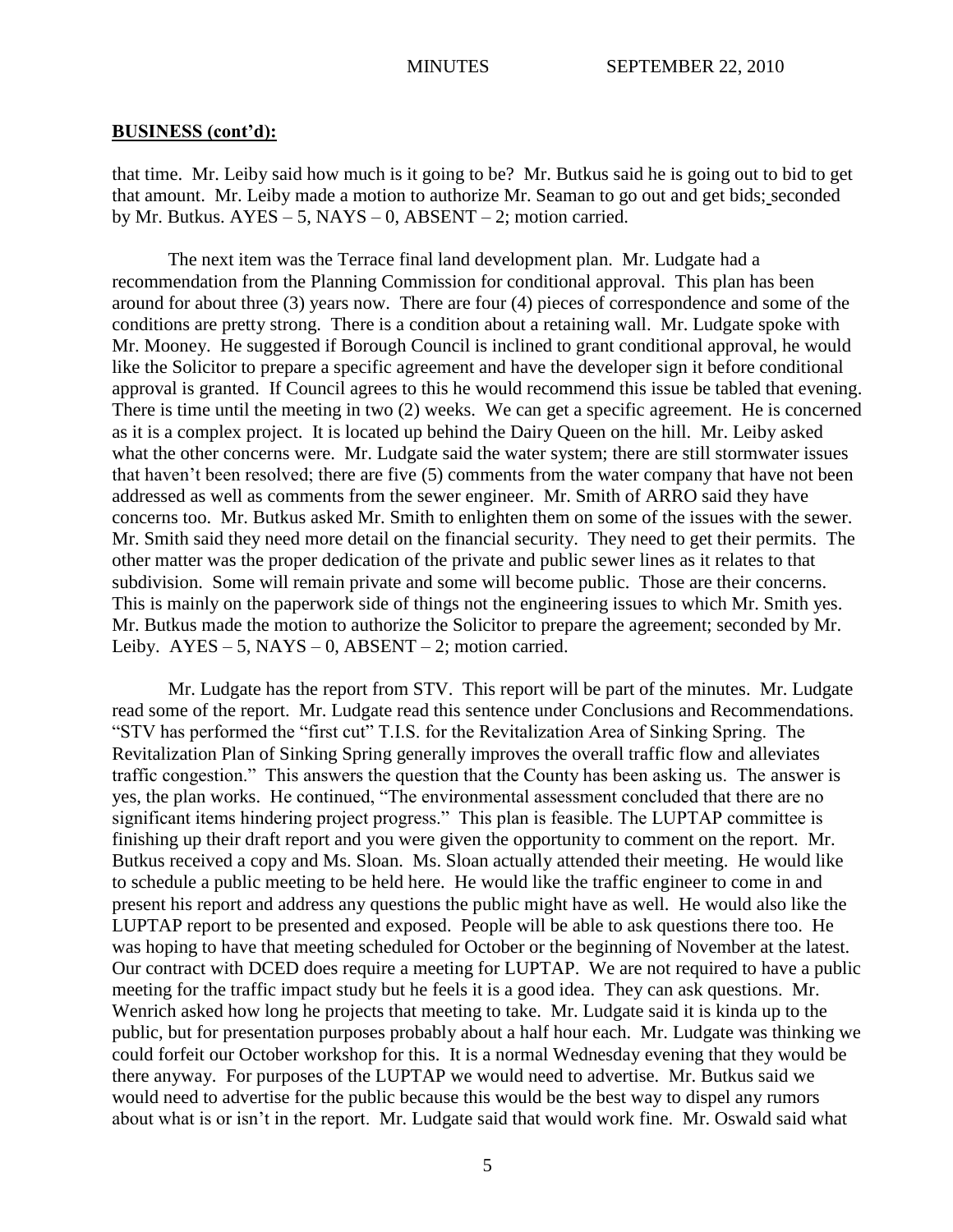about the budget. Mr. Wenrich said we still have the November main meeting and workshop meeting as well as December main meeting. Mr. Butkus said we could schedule additional budget meetings. Mr. Oswald said that is fine but he doesn't want to run in to the problems we had this year. Mr. Leiby said you aren't really replacing the meeting you are going to have it ahead of the meeting to which Mr. Wenrich said no. It would be in place of the meeting. Mr. Butkus said couldn't we perhaps put some time in on the budget if the meeting doesn't take that long. Mr. Wenrich said maybe. If there aren't a lot of people in the crowd asking questions then of course but given the controversy of this he is expecting many people to show up. This is a regional study so we will be inviting many other people from different municipalities as well as the utilities companies, BARTA, Wilson School District, the Berks County Planning Commission just to name a few. There are six (6) municipalities involved in this study. He is expecting a full house. Mr. Leiby thinks it is a great idea. A brief discussion ensued as to what type of ad to put into the paper. Mrs. Shade questioned what time do we want to start the meeting. It was decided to keep it at 7:00 p.m. Mr. Ludgate feels the technical people would be willing to stick around and answer questions after the meeting as well. The date is October  $27<sup>th</sup>$ . It is the fourth Wednesday of the month. Mrs. Shade feels there is some confusion when the workshop meeting is. It is the fourth Wednesday of the month not the last Wednesday of the month. This month we had five (5) Wednesdays.

Mr. Hart informed Council that South Hull Street will be closed for the week of October 4th. The railroad will be coming through to repair some rails. It will closed at Columbia and out to James. The roof project has begun at the Brookfield playground. It is going very well. We had allocated \$30,000.00 for the project. As of that date he has almost half of the materials needed and we are at \$2,725.00. By doing this in house it is quite a savings. He is estimating around \$6,000 will be the top end. He will need to rent some equipment. We have advertised for the hiring of a street employee. We advertised for two (2) weekends and we received about 75 applications. He reviewed them and he has it narrowed down to six (6) that he considers serious candidates. He was looking for guidance from Council. Mr. Oswald said you are working with these people day in and day out, he trusts his judgment. Mr. Butkus said he feels Mr. Hart should narrow it down to two (2) or three (3) and then have Mr. Hart forward the paperwork to them because they do the hiring. Mr. Leiby agrees. The last item is the electric service for the pole building. He explained about the electric and heating work. He isn't concerned about the heat but they need the electric before someone gets hurt. Mr. Wenrich asked if he had an estimate on the electrical work to which Mr. Hart said no. He needs to get plans drawn up for it as it is a commercial building. That is what he is asking Council for. The plans need to be approved. Mr. Butkus asked for a ballpark figure. Mr. Butkus made a motion to authorize Mr. Hart to get electrical plans drawn up at a cost not to exceed \$2, 500.00; seconded by Mr Leiby. Mr. Leiby asked how many amps. It will be 200 in both. AYES – 5, NAYS – 0, ABSENT – 2; motion carried. Mrs. Shade asked Mr. Hart if he wanted Council's input on how much they wanted to pay the new employee. Mr. Hart was thinking in the area of \$13.50 to \$14.00 to start. A discussion ensued as to what Mr. Matt Zerr is being paid. Mr. Hart said, we have one (1) person at \$25.00 per hour, another person at \$18 something and, Mr. Zerr in the area of \$14.00. He doesn't feel the range should be so drastic. Mr. Leiby said that was because of the percentage raise increases. Mr. Hart feels their pays should be similar.

Mr. Leiby said at their budget meeting Mr. Pachuilo was very concerned about the amount of money the Library Fund has. Mrs. Shade stated she did talk to Mr. Pachuilo about that. He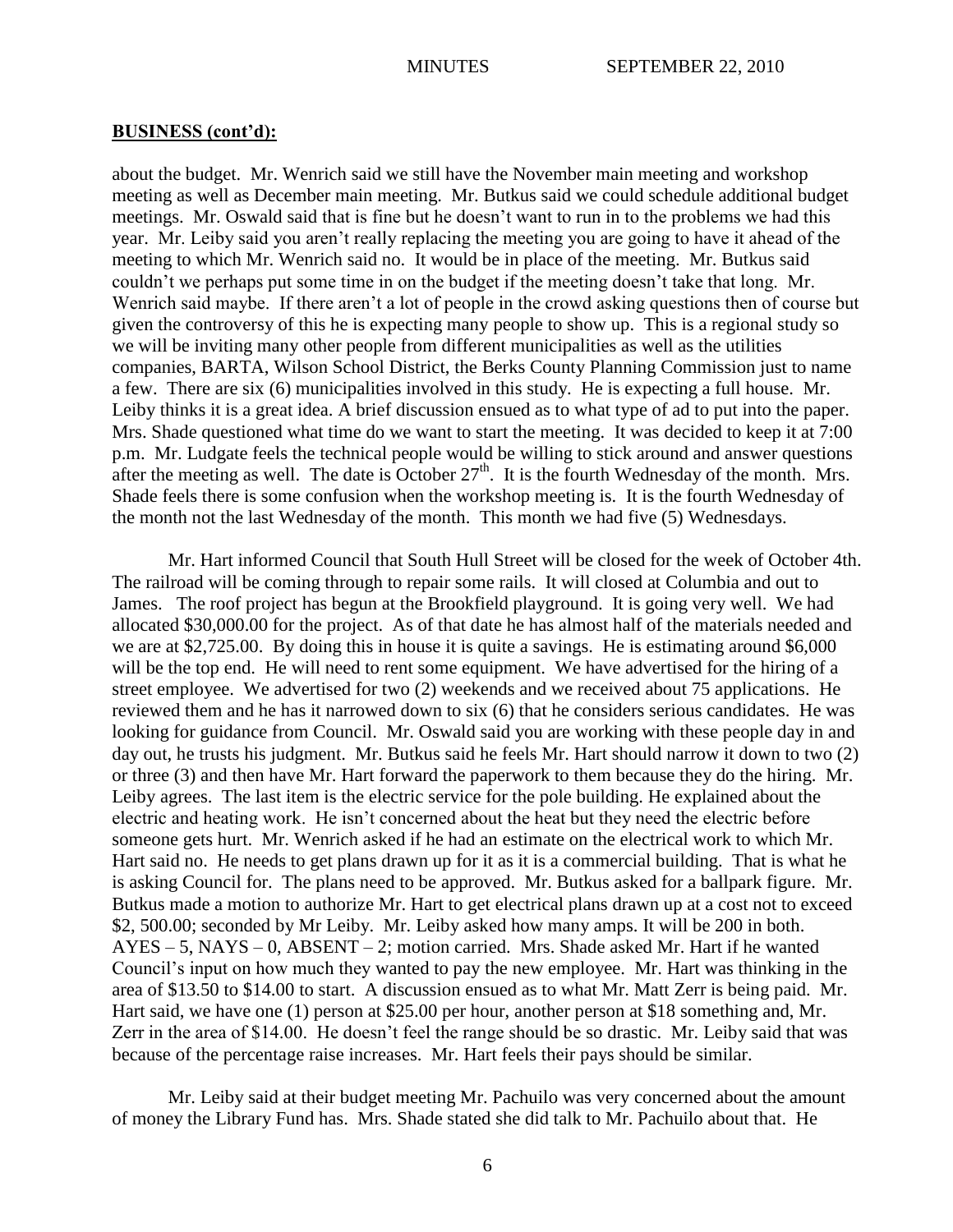asked if in a bind, can we take that money like we do the sewer money. They only lost \$2,000 last year and we gave them \$33,000.00. Mrs. Shade stated we can't touch that money because they get PA Access money, federal money, the Friends of the Library gives them money so the money is not only from the Borough. She did say two of the employees at the library do collect pension, perhaps we can have the Library Fund pay for that expense as well as rental space. They do pay for their disability and life insurance. The Borough pays for all their cleaning. He said if there is a way to do square footage perhaps we can do that. Mr. Hart did measure the square footage. He doesn't want to take a nickel away from the Library but he was just thinking if there is a way for them to contribute to the cost that might be a good thing. Mrs. Shade said they do pay for their own utilities. They pay their own phone and internet as well as UGI and electric. Mrs. Shade asked Mr. Mooney if they could pay for their portion of the cleaning and pension. We pay their water so perhaps we can charge them for their portion of the water as well. Mr. Mooney said it would be reimbursing for indirect costs. Mr. Oswald asked how much money to they have? Mr. Shade stated it is around \$280,000.00 give or take. Mr. Oswald said we might need to tell the Library at some point you are going to need to operate off the access. Mr. Leiby stated you don't want to mess up what the County gives them though. Some of this is restricted too because they get money from the Friends of the Library. People make donations, Mrs. Shade said as well.

Mr. Ludgate stated if anyone wants a full copy of the report to just let him know. This is just the first draft.

Miller Environmental has Amendment #3. Mr. Mooney said they came down an additional \$5,000 however Mr. Schlott is reviewing that document. He explained by July of next year another amendment will be needed dealing with the phosphorous levels. He hopes to bring something to Council in two (2) weeks. Mr. Butkus said adding the chemicals and the sludge will significantly increase their costs so that will be passed on to us. Mr. Wenrich said so basically in 2012 we will be looking at a sewer increase. Mr. Butkus said that will be up to Council. Mr. Wenrich stated I don't want to hear we are the cheapest in the County till we did a sewer project. Mr. Mooney said by July of next year when this happens we will only have a couple of months with Miller before their contract is up.

Mrs. Shade stated at the last Council meeting, Council voted on the MMO's. Shortly after that meeting she received a call from PMRS regarding the police pension plan. There was \$15,000.00 in non allocated funds so that reduced our payment to about \$48,000.00 give or take. That was already recorded.

Mr. Oswald questioned if we went to a four (4) car system would it make those cars last longer so over the long run we might save the Borough money. Chief Oxenreider said if we had four (4) cars, it would make it a three (3) year rotation instead of two (2). We put about 40,000 miles on each car a year. We would have a spare car with the fourth car. He was wondering if we could do a lease to own. A brief discussion ensued as to what cars we own and what happens when we retire a car. Mr. Oswald feels this is something we should look into. Officer Moyer has gone to the D.A.'s office and is doing detective work for us as well. He was approached by the County Detectives. The County is actually going to give us a car. The only thing is it will need to go into the Borough's name, be added to our insurance, and we maintain it. It would be a donation. That